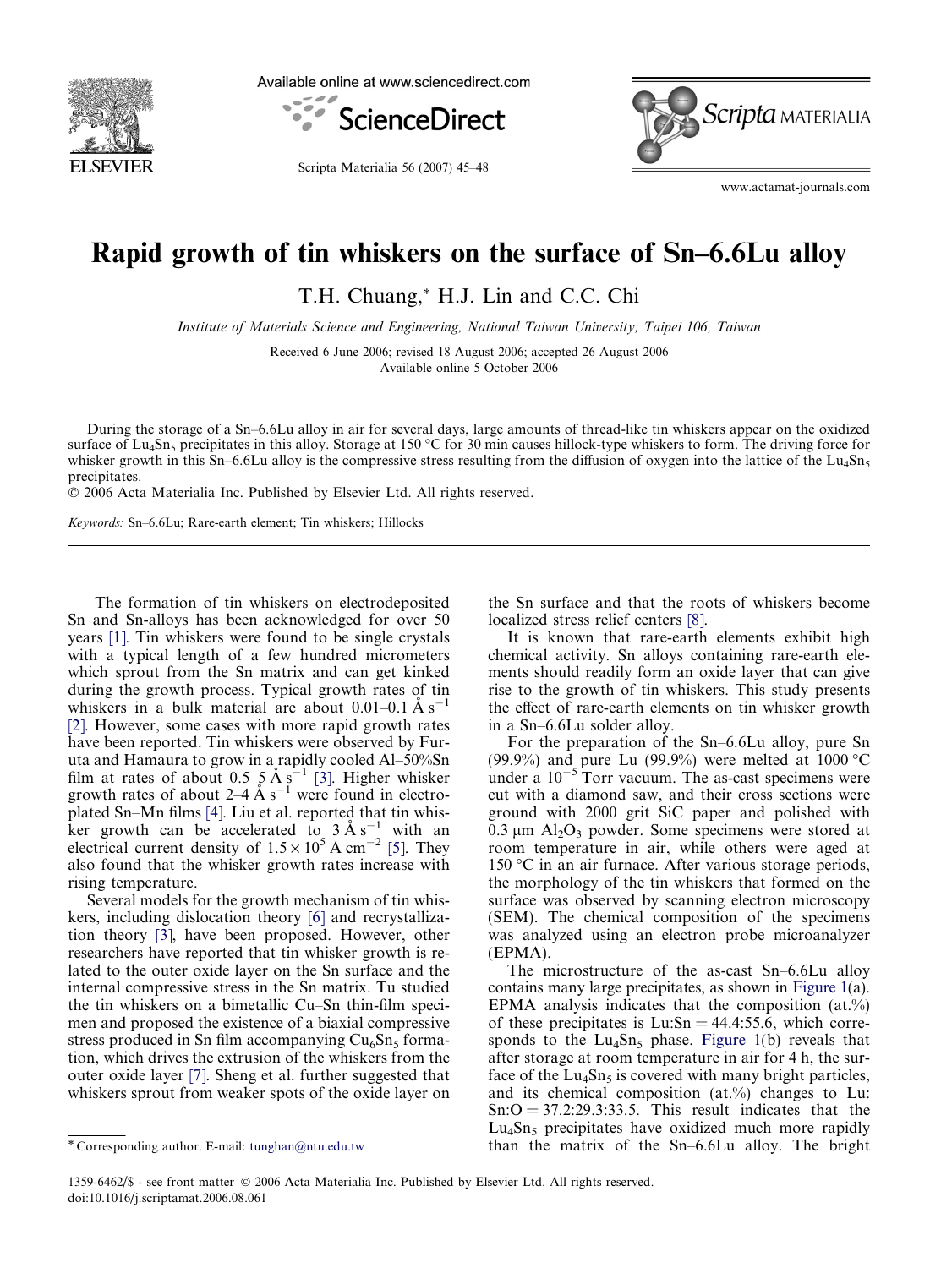<span id="page-1-0"></span>

Figure 1. Morphology of  $Lu_4Sn_5$  precipitates with tin particles distributed in Sn–6.6Lu alloy after air storage at room temperature for short periods: (a) 10 min, (b) 240 min.

particles are composed of nearly pure Sn, which implies that they are the sprouts of tin whiskers. With a further increase of the storage time to over 2 days, many threadlike whiskers appear in the oxidized  $Lu_4Sn_5$  precipitation region, as shown in Figure 2(a). Some whiskers grow very quickly to a length of over  $45 \mu m$  with an increase of storage time, as can be seen in Figure 2(b). The maximal growth rate of tin whiskers for the case of room-temperature storage in air is about 1 Å  $s^{-1}$ .



Figure 2. Thread-like tin whiskers formed on the surface of  $Lu_4Sn_5$ precipitates in Sn–6.6Lu alloy after air storage at room temperature for long periods: (a) 48 h, (b) 240 h.

When the storage temperature is raised to  $150^{\circ}$ C, tin whiskers form much earlier, as compared to the samples stored at room temperature. Figure 3(a) shows that some whiskers grew to a length of about  $30 \mu m$  in the sample that was stored at  $150^{\circ}$ C for only 10 min. The whisker growth rate in this case reaches about 500 Å  $s^{-1}$ . Such rapid and early growth of tin whiskers has never been reported previously in the literature. When the storage time is increased, a few hillock-type whiskers coexist with the thread-like whiskers in the oxidized  $Lu_4Sn_5$  region, as shown in Figure 3(b). A long period of storage at 150  $\degree$ C in air causes further growth of both the thread-like and hillock-type whiskers in the oxidized  $Lu_4Sn_5$  region ([Fig. 4\)](#page-2-0). It can be seen in [Figure](#page-2-0) [4\(](#page-2-0)a) that more than 500  $\mu$ m<sup>3</sup> of tin has been extruded out of the  $Lu_4Sn_5$  precipitate in the micrograph after storage at  $150 \degree C$  for  $112$  h through the growth process of hillock-type whiskers. In contrast, whisker growth was obviously reduced when the specimens were stored at room temperature for 3 days and at  $150^{\circ}$ C for 2 h in a vacuum furnace of  $10^{-3}$  Torr as illustrated in [Figure](#page-2-0) [5\(](#page-2-0)a) and (b), respectively. The results imply that the formation of tin whiskers in this Sn–6.6Lu alloy is closely related to the oxidation of  $Lu_4Sn_5$  precipitates.

In order to clarify the mechanism for whisker growth in this rare-earth–Sn alloy, specimens were cut across the  $Lu_4Sn_5$  precipitates. The three-dimensional cross section in [Figure 6](#page-2-0)(a) reveals a continuous oxide layer with a thickness of about  $2 \mu m$  on the outer surface of a Lu<sub>4</sub>Sn<sub>5</sub> precipitate in the Sn–6.6Lu stored at room temperature for 4 h. The diffusion rate of oxygen, as estimated from the thickness of the oxide layer, is about 1.4 Å  $s^{-1}$ . The chemical composition (at.%) of the outer oxide layer is  $Lu:Sn:O = 30.9:35.1:34.0$ , which is similar to that analyzed for the surfaces of  $Lu_4Sn_5$  phase in Figure 1(b), However, [Figure 6\(](#page-2-0)b) shows that in the specimen stored at  $150^{\circ}$ C for 90 min, the oxygen



Figure 3. Hillock-type tin whiskers formed on the surface of  $Lu_4Sn_5$ precipitates in Sn–6.6Lu alloy after air storage at  $150\,^{\circ}\text{C}$  for short periods: (a) 10 min, (b) 90 min.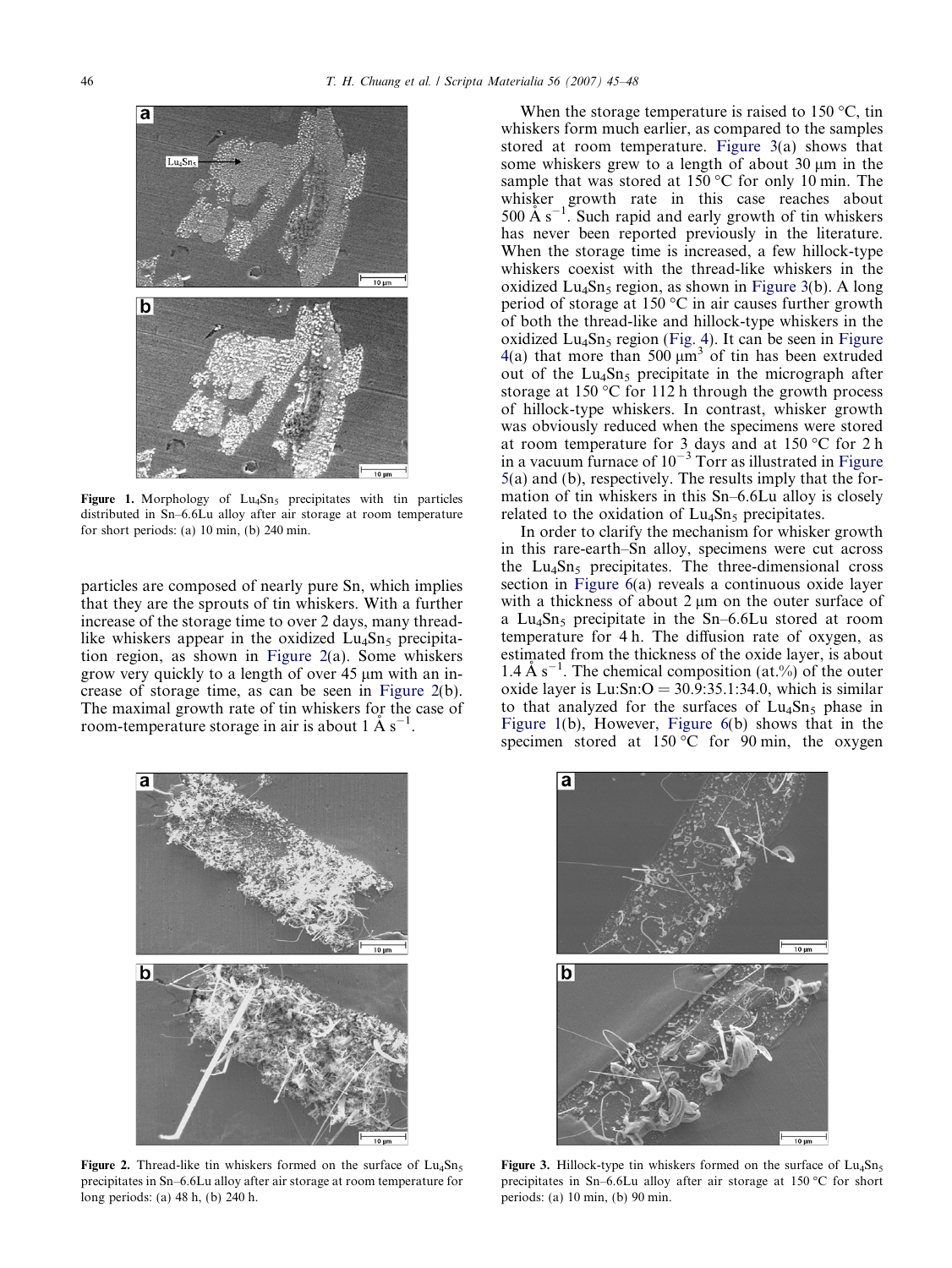<span id="page-2-0"></span>

Figure 4. Hillock-type tin whiskers formed on the surface of  $Lu_4Sn_5$ precipitates in Sn–6.6Lu alloy after air storage at  $150\,^{\circ}\text{C}$  for long periods: (a) 112 h, (b) 224 h.



Figure 5. Morphology of  $Lu_4Sn_5$  precipitates in Sn–6.6Lu alloy after storage in a vacuum furnace of  $10^{-3}$  Torr: (a) at room temperature for 3 days, (b) at  $150\,^{\circ}\text{C}$  for  $120\text{ min}$ .

penetrated through the  $Lu_4Sn_5/Sn-6.6Lu$  interface to form a thick oxide layer of about  $5 \mu m$  thickness on the outer surface and around the  $Lu_4Sn_5$  phase in the interior of the specimen, which corresponds to a diffusion rate of about  $10 \text{ Å s}^{-1}$  for the oxygen into the  $Lu_4Sn_5$  phase. EPMA analysis indicates that the enveloped oxide layer possesses a composition (at.%) of Lu:  $Sn:O = 51.3:5.9:42.8$ . The results imply that the Lu<sub>4</sub>Sn<sub>5</sub> precipitates react predominantly with oxygen to form an



Figure 6. Three-dimensional cross section of  $Lu<sub>4</sub>Sn<sub>5</sub>$  precipitates in Sn–6.6Lu alloy after storage in air: (a) at room temperature for 4 h, (b) at  $150\,^{\circ}$ C for 90 min.

LuO layer due to the high activity of the Lu element:  $2Lu_4Sn_5+O_2 \rightarrow 8LuO + 10Sn$ . The diffusion of oxygen into the crystal lattice of the  $Lu_4Sn_5$  phase leads to lattice expansion, which is constrained by the surrounding matrix. A compressive stress can be created, which extrudes the resulting Sn atoms after oxidation out of the surface of the  $Lu_4Sn_5$  phase. During storage at room temperature, Sn atoms in smaller quantities are extruded from the weak spots of the LuO layer to form threadlike whiskers that are uniformly distributed over the whole surface of the  $Lu_4Sn_5$  phase. In this case, a higher Sn concentration of above 30 at.% was detected in the outer oxide layer. In contrast, large amounts of Sn atoms in the LuO around the  $Lu_4Sn_5$  phase have been extruded to form hillock-type whiskers, and the Sn concentration in the enveloped LuO layer drops to a minor value of 5.9 at.%.

In conclusion, after storage at room temperature in air for several days, thread-like whiskers appear on the surface of  $Lu_4Sn_5$  precipitates in Sn–6.6Lu solder alloy. The maximal growth rate of tin whiskers in this case is about  $1 \text{ Å } s^{-1}$ . In contrast, no whiskers can be found in the Sn–6.6Lu matrix. During air storage at  $150^{\circ}$ C, the thread-like whiskers grow to a length of about  $30 \mu m$  in 10 min, which corresponds to an amazingly high growth rate of 500  $\mathring{A}$  s<sup>-1</sup>. After 30 min, hillocktype whiskers coexist with the thread-like whiskers in the  $Lu_4Sn_5$  region of Sn–6.6Lu alloy. The rapid growth of tin whiskers in this rare-earth-element-containing alloy is attributed to the predominant oxidation of Lu atoms, which possess high chemical activity. The oxidation reaction results in the release of Sn atoms, which are inserted in the LuO layer. The diffusion of oxygen into the  $Lu_4Sn_5$  phase leads to a compressive stress, which extrudes the resulting tin atoms out of the LuO layer.